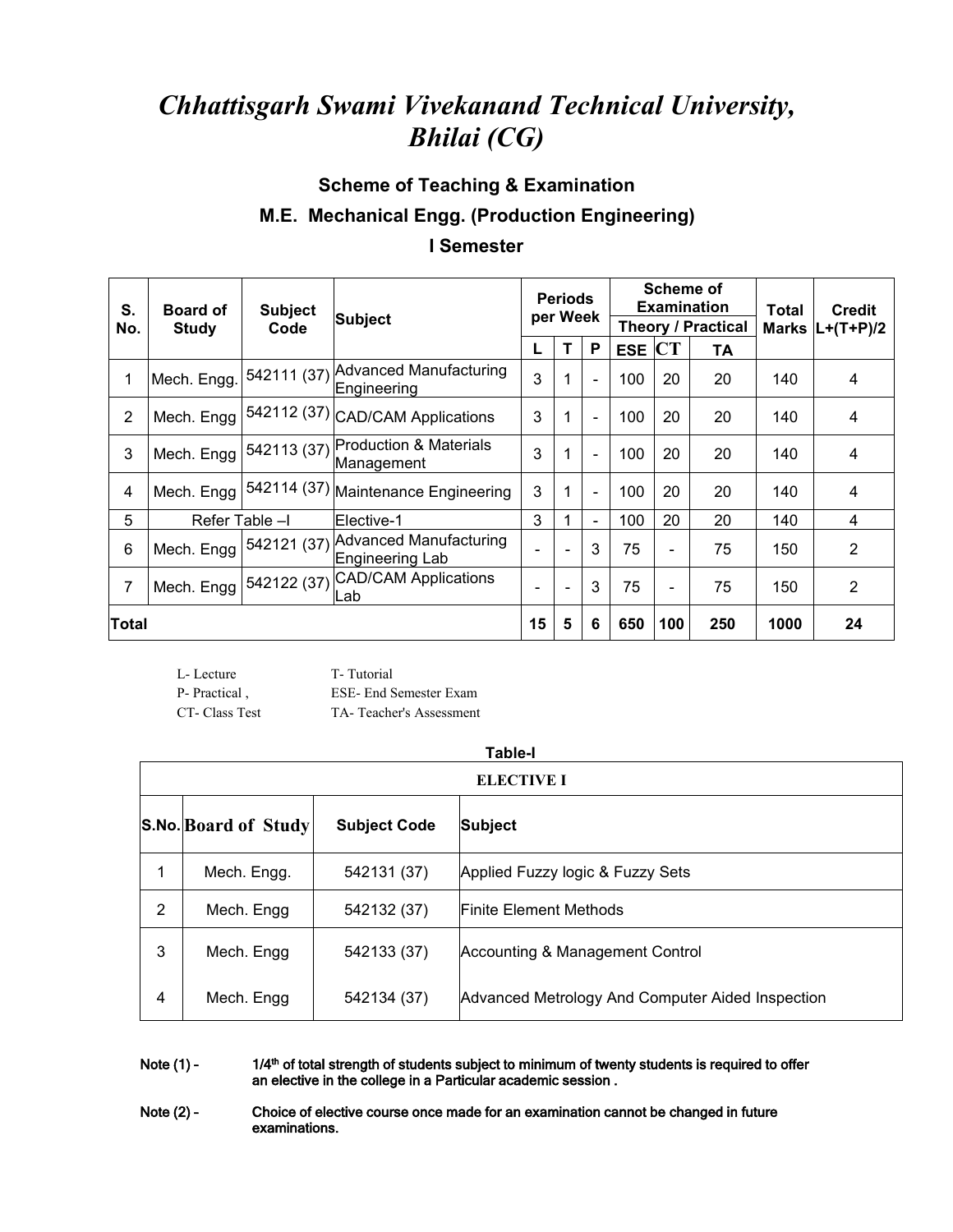## *Chhattisgarh Swami Vivekanand Technical University, Bhilai (CG)*

## **Scheme of Teaching & Examination M.E. Mechanical Engg. (Production Engineering) II Semester**

| S.                  | <b>Board of</b>          | <b>Subject</b>       | <b>Subject</b>                                           | <b>Periods</b> |                |                          | <b>Scheme of</b>          | <b>Examination</b> | <b>Total</b> | <b>Credit</b> |                |  |
|---------------------|--------------------------|----------------------|----------------------------------------------------------|----------------|----------------|--------------------------|---------------------------|--------------------|--------------|---------------|----------------|--|
| No.                 | <b>Study</b>             | Code                 |                                                          | per Week       |                |                          | <b>Theory / Practical</b> |                    |              | <b>Marks</b>  | $L+(T+P)/2$    |  |
|                     |                          |                      |                                                          |                | T              | P                        | $ESE$ $CT$                |                    | TA           |               |                |  |
| 1                   | Mech. Engg.              |                      | 542211 (37) Machine Tools Engineering                    | 3              | 1              | $\blacksquare$           | 100                       | 20                 | 20           | 140           | $\overline{4}$ |  |
| $\overline{2}$      | Mech. Engg               | 542212 (37) Robotics |                                                          | 3              | $\mathbf 1$    | $\blacksquare$           | 100                       | 20                 | 20           | 140           | 4              |  |
| 3                   | Mech. Engg               |                      | 542213 (37) Quality Control & Reliability<br>Engineering | 3              | $\overline{1}$ | $\blacksquare$           | 100                       | 20                 | 20           | 140           | 4              |  |
| 4                   | Mech. Engg   542214 (37) |                      | Measurement system<br>Analysis                           | 3              | $\mathbf{1}$   | $\overline{\phantom{a}}$ | 100                       | 20                 | 20           | 140           | 4              |  |
| 5<br>Refer Table -I |                          |                      | Elective-II                                              | 3              | $\mathbf{1}$   | $\blacksquare$           | 100                       | 20                 | 20           | 140           | 4              |  |
| 6                   | Mech. Engg               |                      | 542221 (37) Machine Tools Engineering<br>Lab             |                | $\overline{a}$ | 3                        | 75                        | $\blacksquare$     | 75           | 150           | $\overline{2}$ |  |
| $\overline{7}$      | Mech. Engg               |                      | 542222 (37) Robotics Lab                                 | $\blacksquare$ | $\blacksquare$ | 3                        | 75                        | $\blacksquare$     | 75           | 150           | $\overline{2}$ |  |
| <b>Total</b>        |                          |                      | 15                                                       | 5              | 6              | 650                      | 100                       | 250                | 1000         | 24            |                |  |

| L- Lecture     | T-Tutorial              |
|----------------|-------------------------|
| P- Practical.  | ESE- End Semester Exam  |
| CT- Class Test | TA-Teacher's Assessment |

|                      |                       |                     | <b>Table-I</b>                         |
|----------------------|-----------------------|---------------------|----------------------------------------|
|                      |                       |                     | <b>ELECTIVE I</b>                      |
|                      | S.No.  Board of Study | <b>Subject Code</b> | <b>Subject</b>                         |
|                      | Mech. Engg.           | 542231 (37)         | Mechatronics                           |
| $\mathbf{2}^{\circ}$ | Mech. Engg            | 542232 (37)         | <b>Productivity Management</b>         |
| 3                    | Mech. Engg            | 542233 (37)         | Advances in Material Processing        |
| 4                    | Mech. Engg            | 542234 (37)         | Management of Organizational Behaviour |

Note (1) - 1/4<sup>th</sup> of total strength of students subject to minimum of twenty students is required to offer an elective in the college in a Particular academic session .

Note (2) - Choice of elective course once made for an examination cannot be changed in future examinations.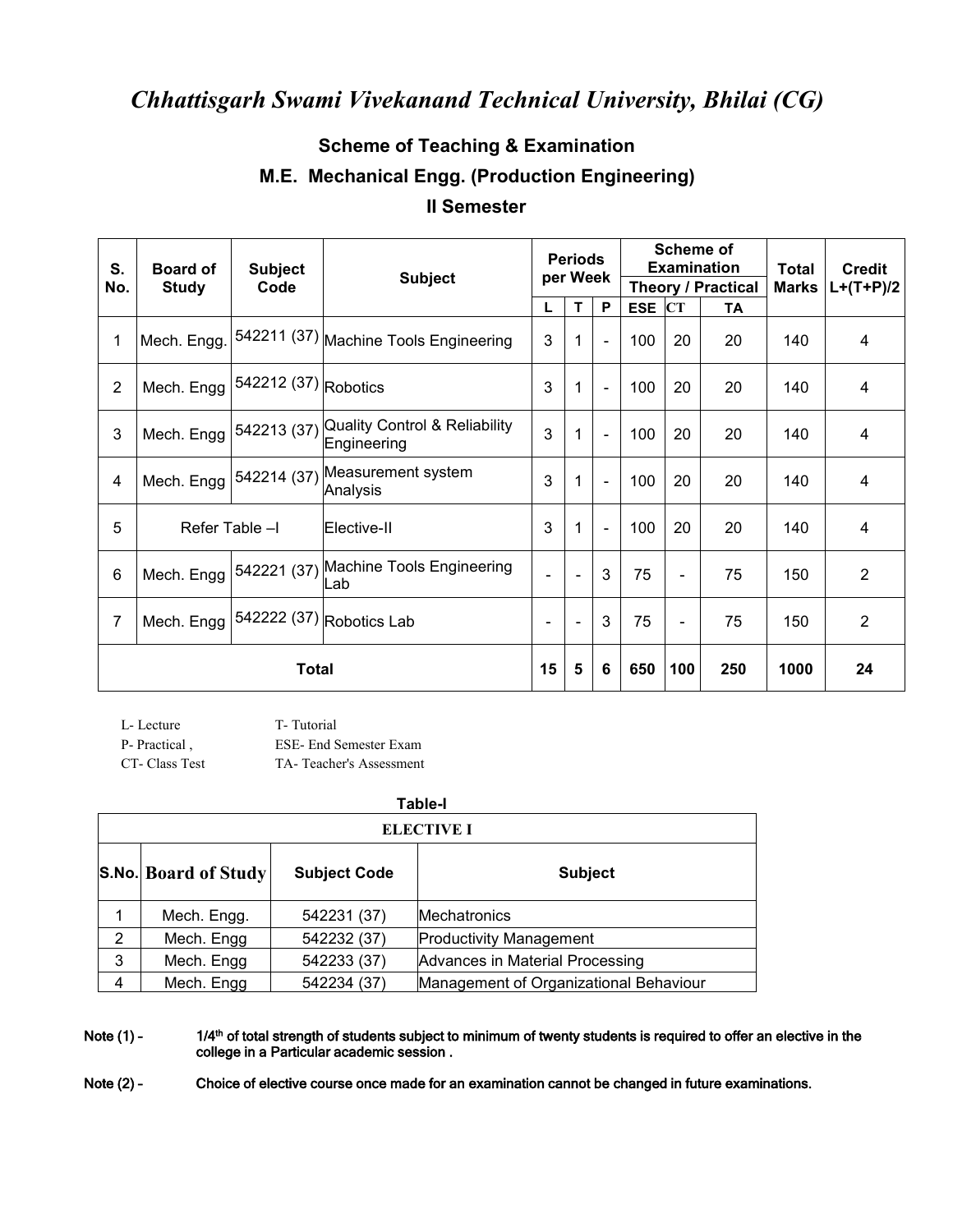## **CHHATISGARH SWAMI VIVEKANAND TECHNICAL UNIVERSITY,**

#### **SCHEME OF TEACHING AND EXAMINATION**

#### **M.E (Third Semester)**

| S.            | N <sub>0</sub><br><b>CODE</b> | <b>Board of</b><br><b>Studies</b> | <b>SUBJECT</b>                       | Periods per<br>week      |                          |                          | <b>Scheme of Exam</b><br>Theory / Practical |                          |           | <b>GRAND</b> | <b>Credits</b> |
|---------------|-------------------------------|-----------------------------------|--------------------------------------|--------------------------|--------------------------|--------------------------|---------------------------------------------|--------------------------|-----------|--------------|----------------|
|               |                               |                                   |                                      | L                        | T                        | P                        | <b>ESE</b>                                  | CT                       | <b>TA</b> | <b>TOTAL</b> | $L+(T+P)/2$    |
|               | Mech. Engg.                   | 542311(37)                        | Computer Integrated<br>Manufacturing | ◠                        |                          | -                        | 100                                         | 20                       | 20        | 140          | $\overline{4}$ |
| $\mathcal{L}$ | Refer Below                   |                                   | $Elective - III$                     | $\mathcal{L}$            |                          | $\overline{\phantom{0}}$ | 100                                         | 20                       | 20        | 140          | 4              |
|               | Mech. Engg.                   | 542321(37)                        | Preliminary work on<br>Dissertation  | $\overline{\phantom{0}}$ | $\overline{\phantom{a}}$ | 28                       | 100                                         | $\overline{\phantom{a}}$ | 00        | 200          | 14             |
| 4             | Mech. Engg                    | 542322(37)                        | Seminar based on<br>Dissertation     | $\overline{\phantom{0}}$ | $\overline{\phantom{0}}$ | $\mathbf{3}$             | $\overline{\phantom{0}}$                    |                          | 20        | 20           | 2              |
|               |                               |                                   | <b>TOTAL</b>                         | $\mathbf b$              | $\mathbf{2}$             | 31                       | 300                                         | 40                       | 160       | 500          | 24             |

#### **Mechanical Engineering (Production Engg.)**

L-Lecture, T-Tutorial, P-Practical, ESE-End Semester Exam, CT-Class Test, TA-Teacher's **Assessment**

|                |                         |            | $Table - III$                  |
|----------------|-------------------------|------------|--------------------------------|
|                |                         |            | Elective - III                 |
| S.No.          | <b>Board of Studies</b> | Code       | Subject                        |
| 1              | Mech. Engg.             | 542331(37) | <b>Optimization Techniques</b> |
| $\overline{2}$ | Mech. Engg.             | 542332(37) | <b>Advanced Machine Tools</b>  |
| 3              | Mech. Engg.             | 542333(37) | <b>Product Engineering</b>     |
| 4              | Mech. Engg.             | 542334(37) | Ergonomics                     |

Note (1) - 1/4<sup>th</sup> of total strength of students subject to minimum of twenty students is required to offer an elective in the college in a Particular academic session.

Note (2) - Choice of elective course once made for an examination cannot be changed in future examinations.